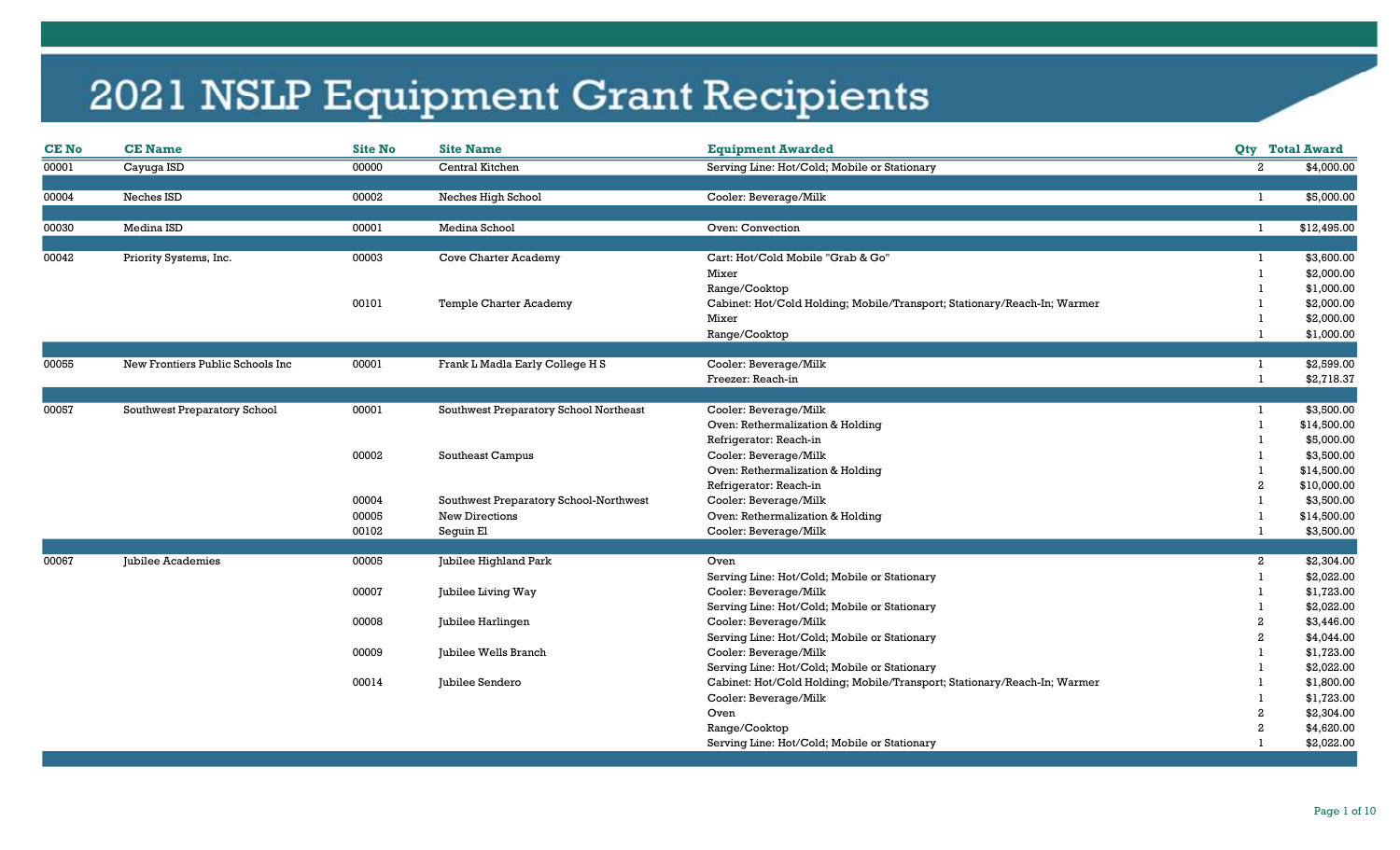| <b>CE No</b> | <b>CE Name</b>            | <b>Site No</b> | <b>Site Name</b>                            | <b>Equipment Awarded</b>                                                 |                | <b>Qty</b> Total Award       |
|--------------|---------------------------|----------------|---------------------------------------------|--------------------------------------------------------------------------|----------------|------------------------------|
| 00079        | Harlandale ISD            | 00001          | Harlandale H S                              | Serving Line: Hot/Cold; Mobile or Stationary                             |                | \$15,000.00                  |
|              |                           | 00042          | A Leal Jr Middle                            | Cooler: Beverage/Milk                                                    | $\overline{2}$ | \$6,600.00                   |
|              |                           | 00044          | Kingsborough Middle                         | Cooler: Beverage/Milk                                                    |                | 3<br>\$9,900.00              |
| 00083        | South San Antonio ISD     | 00041          | Dwight Middle                               | Serving Line: Hot/Cold; Mobile or Stationary                             |                | \$76,000.00<br>-1            |
|              |                           |                |                                             |                                                                          |                |                              |
| 00086        | East Central ISD          | 00044          | Legacy Middle School                        | Oven                                                                     |                | \$46,452.00<br>$\mathbf{2}$  |
| 00089        | Ft Sam Houston ISD        | 00101          | Ft Sam Houston El                           | Serving Line: Hot/Cold; Mobile or Stationary                             |                | \$75,000.00<br>$\mathbf{1}$  |
| 00090        | Northside ISD-San Antonio | 00131          | Dolores Linton El                           | Cooler: Beverage/Milk                                                    |                | $\mathbf{2}$<br>\$9,800.00   |
|              |                           |                |                                             |                                                                          |                |                              |
| 00092        | Southside ISD             | 00104          | Southside Heritage Elementary               | Serving Line: Hot/Cold; Mobile or Stationary                             |                | \$50,000.00<br>$\mathbf{1}$  |
|              |                           |                |                                             |                                                                          |                |                              |
| 00113        | Angleton ISD              | 00102          | Northside El                                | Serving Line: Hot/Cold; Mobile or Stationary                             |                | \$55,000.00<br>-1            |
| 00115        | <b>Brazosport ISD</b>     | 00004          | Lighthouse Learning Center                  | <b>Steamer: Convection Pressureless</b>                                  |                | \$20,000.00                  |
|              |                           | 00042          | Freeport Int                                | Cooler: Beverage/Milk                                                    |                | \$3,500.00                   |
|              |                           | 00116          | O'Hara Lanier Middle                        | Cooler: Beverage/Milk                                                    |                | \$35,000.00                  |
|              |                           |                |                                             | <b>Steamer: Convection Pressureless</b>                                  |                | \$16,000.00                  |
|              |                           |                |                                             |                                                                          |                |                              |
| 00117        | Columbia-Brazoria ISD     | 00107          | Barrow El                                   | Cooler: Beverage/Milk                                                    |                | \$6,000.00<br>$\mathbf{1}$   |
|              |                           |                |                                             | Serving Line: Hot/Cold; Mobile or Stationary                             |                | $\mathbf{2}$<br>\$28,000.00  |
| 00132        | <b>Blanket ISD</b>        | 00001          | <b>Blanket School</b>                       | Cabinet: Hot/Cold Holding; Mobile/Transport; Stationary/Reach-In; Warmer |                | \$2,345.00                   |
|              |                           |                |                                             |                                                                          |                |                              |
| 00160        | South Texas ISD           | 00003          | South Texas Academy For Medical Professions | Steamer: Pressure                                                        |                | $\mathbf{2}$<br>\$40,000.00  |
|              |                           | 00041          | South Texas Preparatory Academy             | Serving Line: Hot/Cold; Mobile or Stationary                             |                | $\overline{2}$<br>\$9,000.00 |
|              |                           | 00042          | <b>Rising Scholars Academy</b>              | <b>Steamer: Pressure</b>                                                 |                | \$10,000.00                  |
| 00170        | Dimmitt ISD               | 00001          | Dimmitt H <sub>S</sub>                      | Oven: Convection                                                         | -1             | \$12,000.00                  |
|              |                           | 00102          | Richardson El                               | Oven: Convection                                                         |                | \$12,000.00                  |
|              |                           |                |                                             |                                                                          |                |                              |
| 00171        | Hart ISD                  | 00001          | Hart ISD                                    | Cabinet: Hot/Cold Holding; Mobile/Transport; Stationary/Reach-In; Warmer |                | \$3,400.00<br>-1             |
|              |                           |                |                                             |                                                                          |                |                              |
| 00180        | Wells ISD                 | 00001          | Wells School                                | Cooler: Beverage/Milk                                                    |                | \$4,600.00<br>$\mathbf{2}$   |
|              |                           |                |                                             | Oven: Convection                                                         |                | \$15,000.00                  |
|              |                           |                |                                             | <b>Steamer: Convection Pressureless</b>                                  |                | \$25,000.00                  |
| 00189        | <b>Bronte ISD</b>         | 00001          | <b>Bronte Isd</b>                           |                                                                          |                | \$12,307.00<br>-1            |
|              |                           |                |                                             | Serving Line: Hot/Cold; Mobile or Stationary                             |                |                              |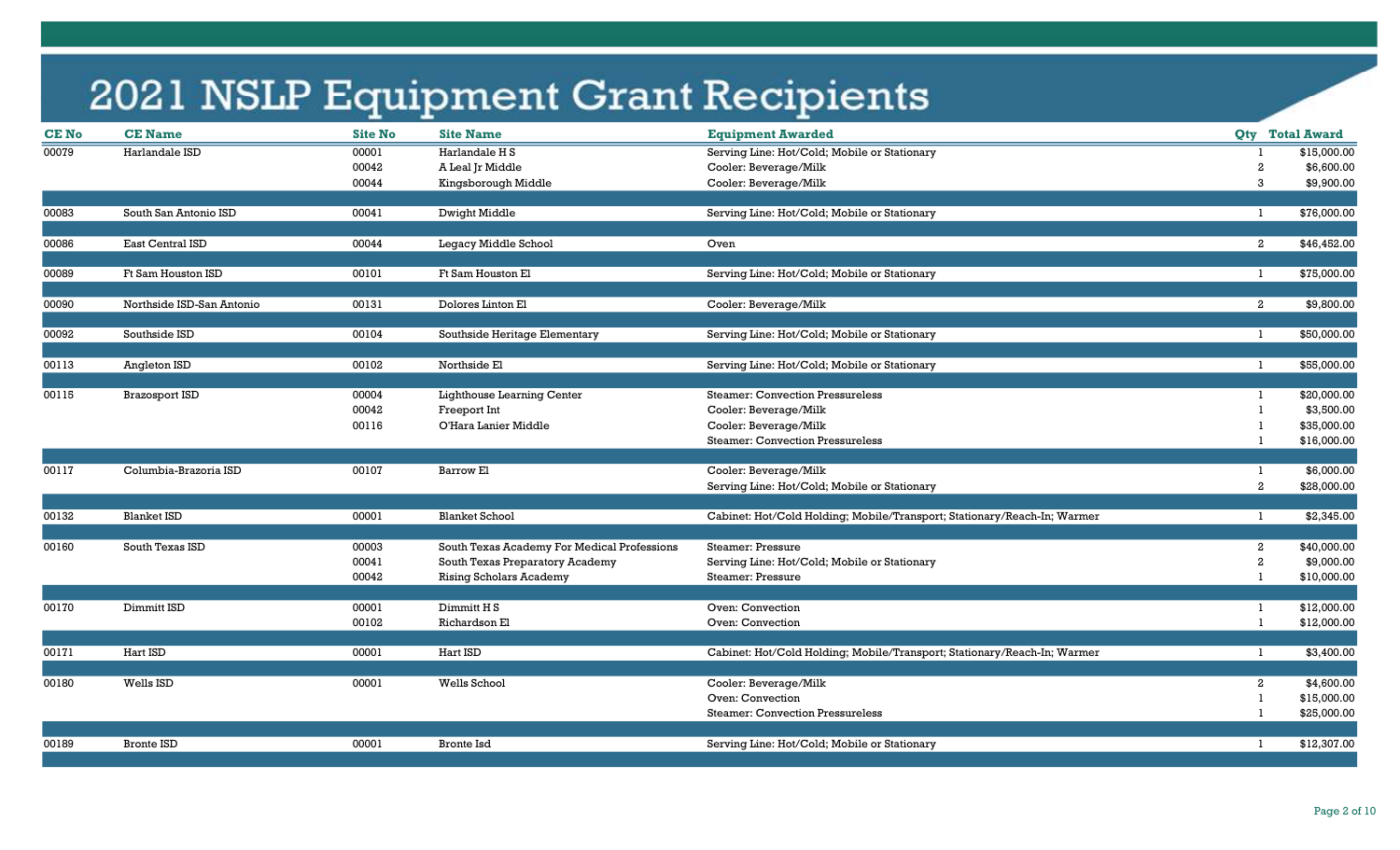| <b>CE No</b> | <b>CE Name</b>                   | <b>Site No</b> | <b>Site Name</b>                        | <b>Equipment Awarded</b>                                                 |              | <b>Qty</b> Total Award |
|--------------|----------------------------------|----------------|-----------------------------------------|--------------------------------------------------------------------------|--------------|------------------------|
| 00191        | Coleman ISD                      | 00102          | Coleman El                              | Serving Line: Hot/Cold; Mobile or Stationary                             |              | \$76,000.00            |
|              |                                  |                |                                         |                                                                          |              |                        |
| 00215        | Comal ISD                        | 00046          | Mt Valley Middle                        | <b>Steamer: Convection Pressureless</b>                                  | $\mathbf{1}$ | \$17,000.00            |
|              |                                  |                |                                         |                                                                          |              |                        |
| 00235        | Paducah ISD                      | 00001          | Paducah School                          | Cooler: Beverage/Milk                                                    | -1           | \$5,999.00             |
|              |                                  |                |                                         | Serving Line: Hot/Cold; Mobile or Stationary                             |              | \$51,555.00            |
|              |                                  |                |                                         |                                                                          |              |                        |
| 00238        | Crosbyton ISD                    | 00000          | Central Kitchen                         | Oven: Convection                                                         | -1           | \$8,500.00             |
|              |                                  |                |                                         | Serving Line: Hot/Cold; Mobile or Stationary                             | $\mathbf{1}$ | \$8,000.00             |
|              |                                  |                |                                         |                                                                          |              |                        |
| 00247        | <b>Advantage Academy</b>         | 00107          | Advantage Academy Waxahachie            | Cooler: Beverage/Milk                                                    | -1           | \$2,836.53             |
|              |                                  |                |                                         |                                                                          |              |                        |
| 00253        | <b>Trinity Basin Preparatory</b> | 00102          | Trinity Basin Preparatory-Tenthn Street | Cooler: Beverage/Milk                                                    |              | \$20,000.00            |
|              |                                  |                |                                         | Oven: Rethermalization & Holding                                         |              | \$12,000.00            |
|              |                                  |                |                                         |                                                                          |              |                        |
| 00269        | La Academia De Estrellas         | 00101          | La Academia De Estrellas                | Cabinet: Hot/Cold Holding; Mobile/Transport; Stationary/Reach-In; Warmer |              | \$2,500.00             |
|              |                                  | 00103          | La Academia De Estrellas-Middle School  | Serving Line: Hot/Cold; Mobile or Stationary                             | -1           | \$3,000.00             |
|              |                                  |                |                                         |                                                                          |              |                        |
| 00276        | Dallas ISD                       | 00053          | J L Long M S                            | Serving Line: Hot/Cold; Mobile or Stationary                             | -1           | \$76,000.00            |
|              |                                  |                |                                         |                                                                          |              |                        |
| 00278        | Duncanville ISD                  | 00001          | Duncanville H S                         | Cooler: Beverage/Milk                                                    | 10           | \$54,000.00            |
|              |                                  |                |                                         |                                                                          |              |                        |
| 00279        | Garland ISD                      | 00048          | Sellers Middle School                   | <b>Steamer: Convection Pressureless</b>                                  |              | \$6,400.00             |
|              |                                  | 00105          | Centerville El                          | <b>Steamer: Convection Pressureless</b>                                  |              | \$6,400.00             |
|              |                                  | 00134          | Northlake El                            | <b>Steamer: Convection Pressureless</b>                                  |              | \$6,400.00             |
|              |                                  | 00141          | Shugart El                              | <b>Steamer: Convection Pressureless</b>                                  |              | \$6,400.00             |
|              |                                  |                |                                         |                                                                          |              |                        |
| 00284        | Richardson ISD                   | 00103          | Dover El                                | Cooler: Beverage/Milk                                                    | -1           | \$3,980.79             |
|              |                                  | 00115          | Mark Twain El                           | <b>Steamer: Convection Pressureless</b>                                  |              | \$11,830.50            |
|              |                                  | 00119          | Dobie Pri                               | Cooler: Beverage/Milk                                                    |              | \$7,961.58             |
|              |                                  |                |                                         | <b>Steamer: Convection Pressureless</b>                                  |              | \$11,830.50            |
|              |                                  | 00120          | Forestridge El                          | Cooler: Beverage/Milk                                                    |              | \$3,980.79             |
|              |                                  |                |                                         | <b>Steamer: Convection Pressureless</b>                                  |              | \$11,830.50            |
|              |                                  | 00126          | Skyview El                              | Cooler: Beverage/Milk                                                    |              | \$3,980.79             |
|              |                                  | 00135          | Aikin El                                | Cooler: Beverage/Milk                                                    |              | \$3,980.79             |
|              |                                  | 00137          | <b>Risd Acad</b>                        | Cooler: Beverage/Milk                                                    |              | \$7,961.58             |
|              |                                  | 00145          | Carolyn G Bukhair El                    | Cooler: Beverage/Milk                                                    |              | \$3,980.79             |
|              |                                  | 00146          | Thurgood Marshall Elementary            | Cooler: Beverage/Milk                                                    |              | \$3,980.79             |
|              |                                  |                |                                         |                                                                          |              |                        |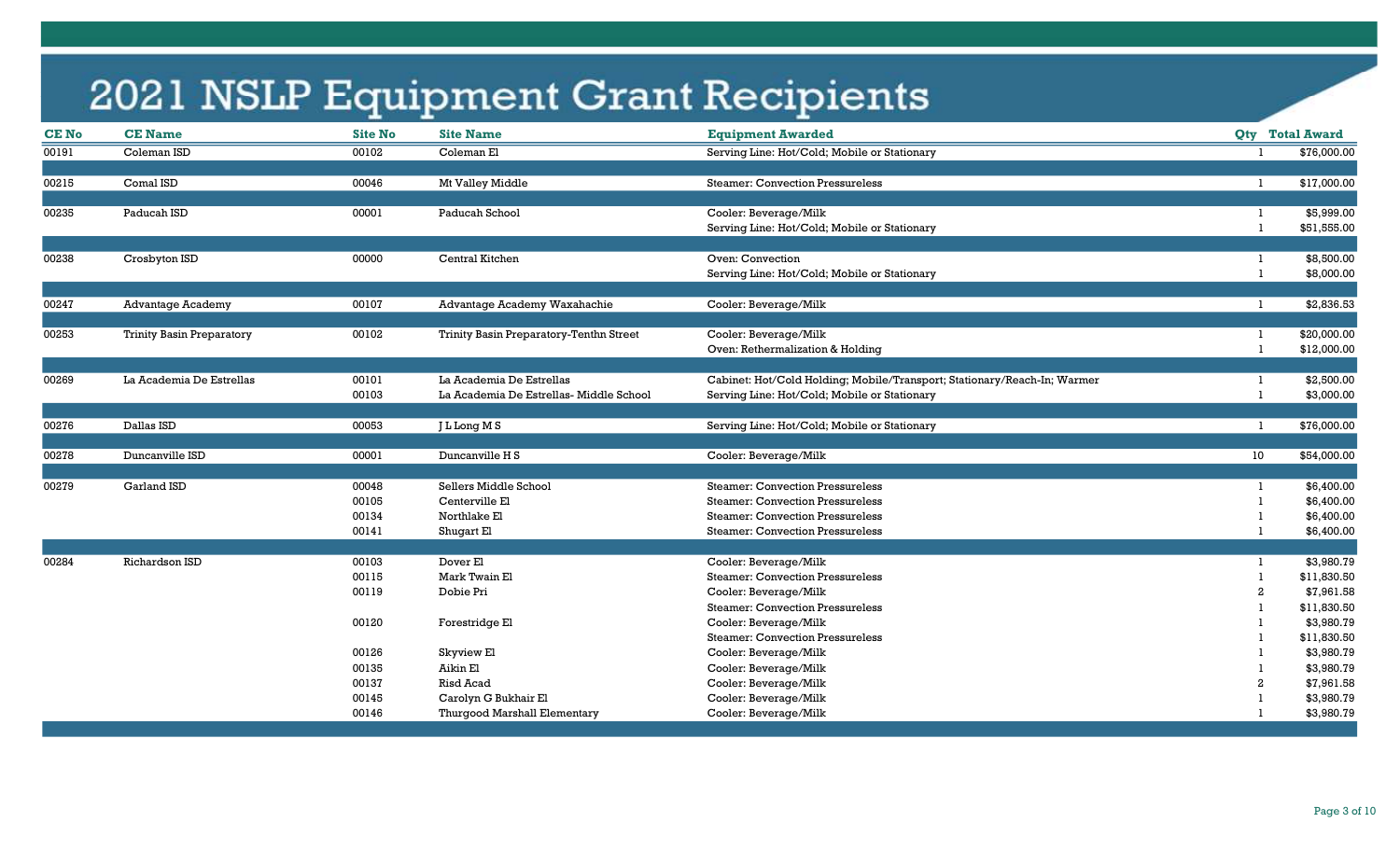| <b>CENo</b> | <b>CE Name</b>           | <b>Site No</b> | <b>Site Name</b>         | <b>Equipment Awarded</b>                                                 |                  | <b>Qty</b> Total Award |
|-------------|--------------------------|----------------|--------------------------|--------------------------------------------------------------------------|------------------|------------------------|
| 00287       | Dawson ISD-Welch         | 00001          | Dawson School            | Oven: Convection                                                         |                  | \$8,300.00             |
|             |                          |                |                          | Refrigerator: Reach-in                                                   |                  | \$3,800.00             |
|             |                          |                |                          | Serving Line: Hot/Cold; Mobile or Stationary                             |                  | \$2,800.00             |
|             |                          |                |                          | <b>Steamer: Convection Pressureless</b>                                  |                  | \$8,300.00             |
|             |                          |                |                          |                                                                          |                  |                        |
| 00300       | Ponder ISD               | 00001          | Ponder H <sub>S</sub>    | Serving Line: Hot/Cold; Mobile or Stationary                             |                  | \$76,000.00<br>-1      |
|             |                          |                |                          |                                                                          |                  |                        |
| 00309       | Yoakum ISD               | 00102          | Yoakum Int               | <b>Steamer: Convection Pressureless</b>                                  | -1.              | \$16,378.00            |
|             |                          |                |                          |                                                                          |                  |                        |
| 00315       | Carrizo Springs Cons ISD | 00001          | Carrizo Springs H S      | Cooler: Beverage/Milk                                                    | $\overline{a}$   | \$4,770.00             |
|             |                          |                |                          | Oven: Convection                                                         | $\boldsymbol{2}$ | \$17,380.00            |
|             |                          |                |                          | <b>Steamer: Convection Pressureless</b>                                  |                  | \$20,251.00            |
|             |                          |                |                          |                                                                          |                  |                        |
| 00322       | Cisco ISD                | 00001          | Cisco H S                | Oven: Convection                                                         |                  | \$4,599.00             |
|             |                          | 00101          | Cisco El                 | Range/Cooktop                                                            |                  | \$2,259.00             |
|             |                          |                |                          | Steamer: Pressure                                                        |                  | \$5,750.00             |
|             |                          |                |                          |                                                                          |                  |                        |
| 00326       | <b>Rising Star ISD</b>   | 00101          | Ward El                  | Cabinet: Hot/Cold Holding; Mobile/Transport; Stationary/Reach-In; Warmer | 2                | \$11,000.00            |
|             |                          |                |                          | Cooler: Merchandiser or Display Case                                     |                  | \$4,500.00             |
|             |                          |                |                          | Freezer: Reach-in                                                        | -2               | \$10,000.00            |
|             |                          |                |                          | Freezer: Walk-in                                                         |                  | \$15,000.00            |
|             |                          |                |                          | Serving Line: Hot/Cold; Mobile or Stationary                             | $\overline{2}$   | \$10,000.00            |
|             |                          |                |                          |                                                                          |                  |                        |
| 00331       | Avalon ISD               | 00001          | Avalon School            | Cooler: Merchandiser or Display Case                                     |                  | \$8,900.00             |
|             |                          |                |                          | Oven: Convection                                                         |                  | \$6,600.00             |
|             |                          |                |                          | <b>Steamer: Convection Pressureless</b>                                  |                  | \$6,650.00             |
|             |                          |                |                          |                                                                          |                  |                        |
| 00347       | Fabens ISD               | 00001          | Fabens H <sub>S</sub>    | Cooler: Merchandiser or Display Case                                     |                  | \$3,500.00             |
|             |                          |                |                          | Mixer                                                                    |                  | \$3,500.00             |
|             |                          |                |                          | Oven: Convection                                                         |                  | \$20,000.00            |
|             |                          |                |                          | Serving Line: Hot/Cold; Mobile or Stationary                             |                  | \$10,000.00            |
|             |                          | 00041          | Fabens Middle School     | Cooler: Beverage/Milk                                                    |                  | \$6,000.00             |
|             |                          |                |                          | Serving Line: Hot/Cold; Mobile or Stationary                             |                  | \$10,000.00            |
|             |                          | 00103          | Odonnell Intermediate    | Cooler: Beverage/Milk                                                    |                  | \$3,500.00             |
|             |                          |                |                          | Serving Line: Hot/Cold; Mobile or Stationary                             |                  | \$10,000.00            |
|             |                          | 00105          | <b>Fabens Elementary</b> | Cooler: Beverage/Milk                                                    | $\overline{2}$   | \$7,000.00             |
|             |                          |                |                          |                                                                          |                  |                        |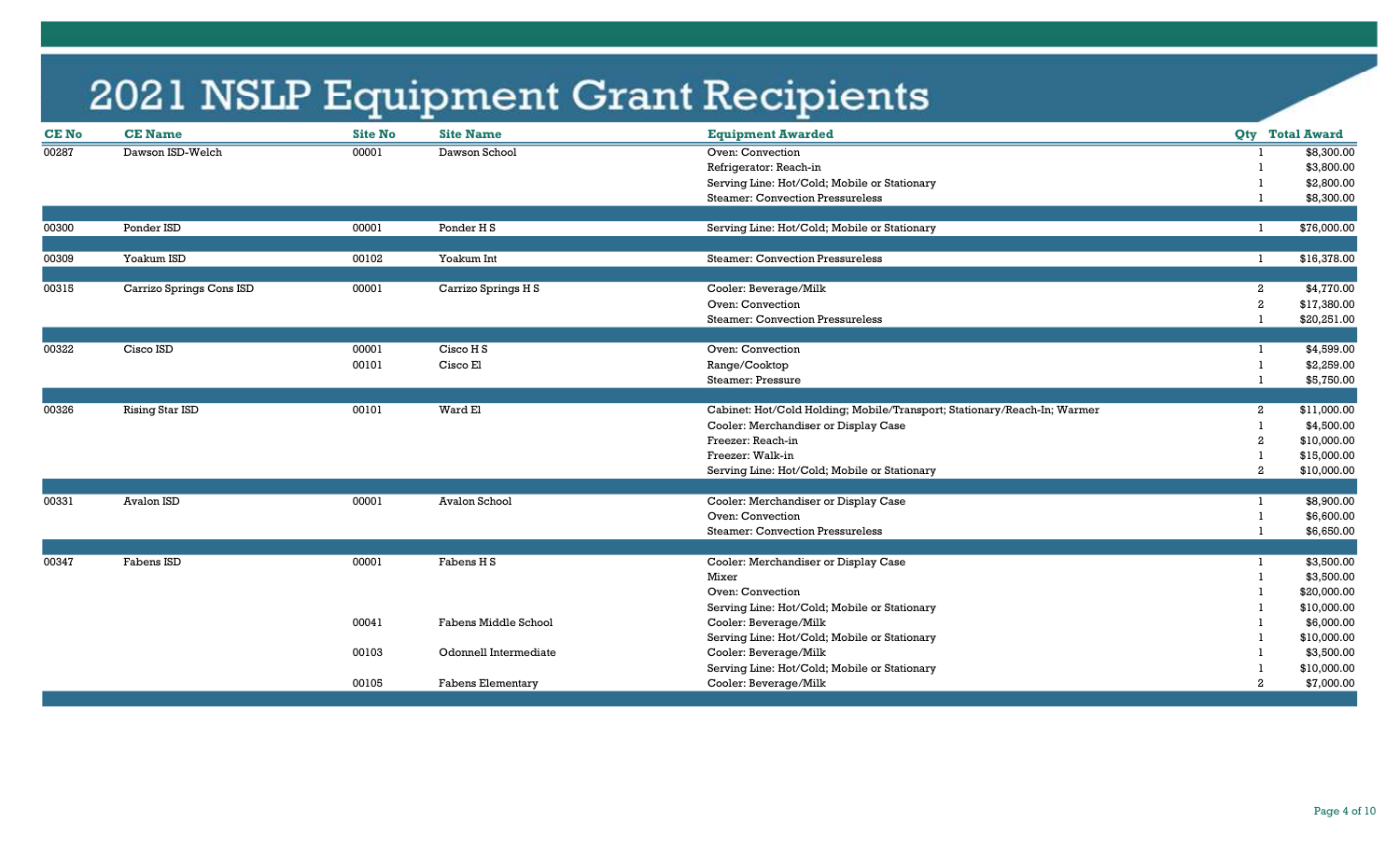| <b>CE No</b> | <b>CE Name</b>  | <b>Site No</b> | <b>Site Name</b>                    | <b>Equipment Awarded</b>                                                 |                | <b>Qty</b> Total Award        |
|--------------|-----------------|----------------|-------------------------------------|--------------------------------------------------------------------------|----------------|-------------------------------|
| 00352        | Tornillo ISD    | 00001          | Tornillo H S                        | Cooler: Beverage/Milk                                                    |                | \$5,000.00                    |
|              |                 |                |                                     | Cooler: Merchandiser or Display Case                                     |                | \$5,000.00                    |
|              |                 |                |                                     | Oven                                                                     |                | \$23,000.00                   |
|              |                 |                |                                     | Oven: Convection                                                         |                | \$23,000.00                   |
|              |                 |                |                                     | Salad, Fruit and/or Vegetable bar (Free Standing or Self-Serv)           |                | \$2,000.00                    |
|              |                 |                |                                     | Serving Line: Hot/Cold; Mobile or Stationary                             |                | \$6,000.00                    |
|              |                 | 00041          | Tornillo JH                         | Serving Line: Hot/Cold; Mobile or Stationary                             |                | \$6,000.00                    |
|              |                 | 00101          | Tornillo Elementary                 | Serving Line: Hot/Cold; Mobile or Stationary                             |                | \$6,000.00                    |
|              |                 |                |                                     |                                                                          |                |                               |
| 00371        | Savoy ISD       | 00101          | Savoy El                            | Oven: Convection                                                         |                | \$7,000.00                    |
| 00379        | Roby Cons ISD   | 00001          | Roby CISD                           | Serving Line: Hot/Cold; Mobile or Stationary                             |                | $\overline{a}$<br>\$32,709.46 |
|              |                 |                |                                     |                                                                          |                |                               |
| 00386        | Fort Bend ISD   | 00122          | Hunters Glen El                     | Cooler: Beverage/Milk                                                    |                | \$14,000.00                   |
|              |                 | 00124          | Mission Glen El                     | Cooler: Beverage/Milk                                                    |                | \$14,000.00                   |
|              |                 | 00129          | Mission West El                     | Cooler: Beverage/Milk                                                    |                | \$14,000.00                   |
|              |                 | 00158          | Fort Bend ISD Early Literacy Center | <b>Steamer: Convection Pressureless</b>                                  |                | \$30,000.00                   |
|              |                 |                |                                     |                                                                          |                |                               |
| 00390        | Fairfield ISD   | 00002          | Fairfield H S                       | Oven: Convection                                                         |                | \$9,500.00                    |
|              |                 | 00041          | Fairfield J H                       | Oven: Convection                                                         |                | \$9,500.00                    |
|              |                 | 00043          | Fairfield Intermediate              | Cooler: Beverage/Milk                                                    | $\overline{c}$ | \$5,700.00                    |
|              |                 | 00101          | Fairfield El                        | Cabinet: Hot/Cold Holding; Mobile/Transport; Stationary/Reach-In; Warmer | $\overline{2}$ | \$6,568.00                    |
| 00393        | Dew ISD         | 00101          | Dew El                              | Serving Line: Hot/Cold; Mobile or Stationary                             |                | \$45,000.00<br>$\mathbf{1}$   |
|              |                 |                |                                     |                                                                          |                |                               |
| 00396        | Seagraves ISD   | 00001          | Seagraves School                    | Range/Cooktop                                                            |                | \$13,400.00<br>$\mathbf{2}$   |
|              |                 |                |                                     | Serving Line: Hot/Cold; Mobile or Stationary                             |                | \$6,600.00                    |
|              |                 |                |                                     |                                                                          |                |                               |
| 00406        | Texas City ISD  | 00002          | <b>La Marque H S</b>                | Oven: Convection                                                         | $\mathbf{2}$   | \$20,000.00                   |
|              |                 |                |                                     | <b>Steamer: Convection Pressureless</b>                                  |                | \$20,000.00                   |
|              |                 |                |                                     |                                                                          |                |                               |
| 00421        | Mclean ISD      | 00000          | Central Kitchen                     | Oven: Convection                                                         |                | $\overline{a}$<br>\$32,000.00 |
| 00424        | Bells ISD       | 00101          | Bells El                            | Oven: Convection                                                         |                | \$15,048.00                   |
|              |                 |                |                                     | <b>Steamer: Pressure</b>                                                 |                | \$19,103.41                   |
|              |                 |                |                                     |                                                                          |                |                               |
| 00440        | Pine Tree ISD   | 00104          | Birch El                            | Cart: Hot/Cold Mobile "Grab & Go"                                        |                | $\overline{a}$<br>\$7,000.00  |
|              |                 |                |                                     |                                                                          |                |                               |
| 00464        | Chillicothe ISD | 00000          | Central Kitchen                     | Cooler: Beverage/Milk                                                    |                | \$1,560.00                    |
|              |                 |                |                                     |                                                                          |                |                               |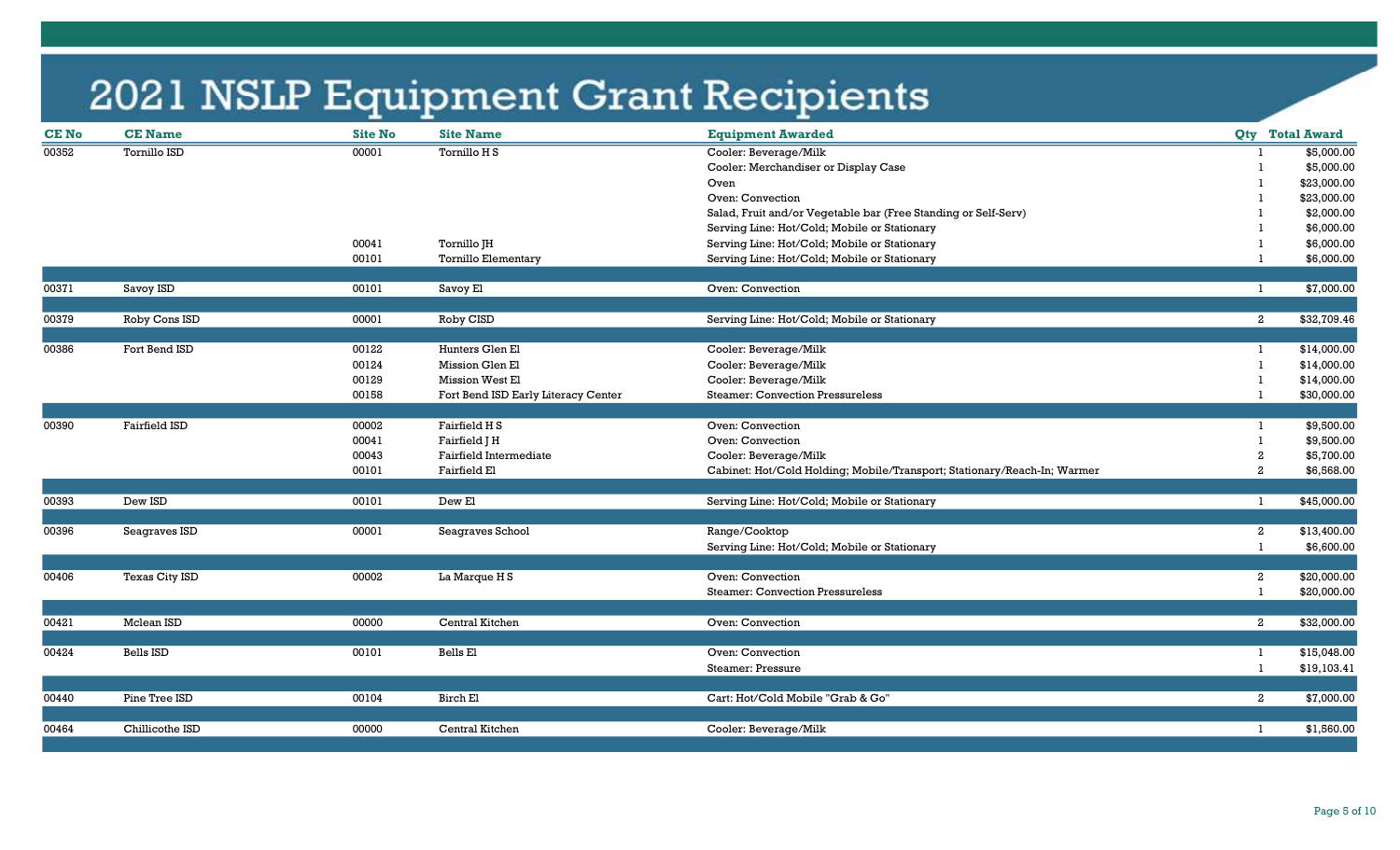| <b>CE No</b> | <b>CE Name</b>              | <b>Site No</b> | <b>Site Name</b>                       | <b>Equipment Awarded</b>                                                 |              | <b>Qty</b> Total Award     |
|--------------|-----------------------------|----------------|----------------------------------------|--------------------------------------------------------------------------|--------------|----------------------------|
| 00482        | Varnett Schools, Inc. (The) | 00000          | Central Kitchen                        | Vehicle/Van/Truck: Transport/Delivery (Refrigerated/Non-Refrigerated)    |              | \$25,000.00                |
|              |                             | 00102          | The Varnett Charter School - Northeast | Freezer: Reach-in                                                        |              | \$5,685.00                 |
|              |                             |                |                                        |                                                                          |              |                            |
| 00511        | The Rhodes School           | 00104          | The Rhodes School - Northshore Campus  | Cooler: Beverage/Milk                                                    |              | \$9,805.78<br>$\mathbf{2}$ |
|              |                             |                |                                        | Serving Line: Hot/Cold; Mobile or Stationary                             | 1            | \$2,783.70                 |
|              |                             | 00105          | The Rhodes School - Humble             | Cooler: Beverage/Milk                                                    |              | \$9,805.78                 |
|              |                             |                |                                        | Freezer: Walk-in                                                         |              | \$8,334.50                 |
|              |                             |                |                                        | Oven                                                                     |              | \$2,184.28                 |
|              |                             |                |                                        | Oven: Rethermalization & Holding                                         |              | \$2,979.00                 |
|              |                             |                |                                        | Refrigerator: Walk-in                                                    |              | \$11,878.00                |
|              |                             |                |                                        | Serving Line: Hot/Cold; Mobile or Stationary                             |              | \$2,783.70                 |
|              |                             |                |                                        |                                                                          |              |                            |
| 00514        | Alief ISD                   | 00005          | <b>Alternative Learning Center</b>     | Oven                                                                     | L.           | \$12,000.00                |
|              |                             | 00041          | Alief Middle                           | Cooler: Beverage/Milk                                                    |              | \$6,024.00                 |
|              |                             | 00042          | E A Olle Middle                        | Kettle: Steam Jacketed (Standard)                                        |              | \$35,000.00                |
|              |                             | 00107          | Michael Kennedy El                     | Cooler: Beverage/Milk                                                    |              | \$6,024.00                 |
|              |                             | 00108          | Chancellor El                          | Cooler: Beverage/Milk                                                    |              | \$6,024.00                 |
|              |                             | 00116          | Landis El                              | Cooler: Beverage/Milk                                                    |              | \$6,024.00                 |
|              |                             |                |                                        |                                                                          |              |                            |
| 00525        | Klein ISD                   | 00041          | Klein Int                              | Serving Line: Hot/Cold; Mobile or Stationary                             | 1            | \$75,000.00                |
| 00527        | Pasadena ISD                | 00045          | San Jacinto Int                        | Oven                                                                     | L            | \$35,000.00                |
|              |                             | 00102          | Fisher El                              | <b>Steamer: Pressure</b>                                                 | -1           | \$24,000.00                |
|              |                             |                |                                        |                                                                          |              |                            |
| 00532        | Huffman ISD                 | 00103          | Huffman El                             | Serving Line: Hot/Cold; Mobile or Stationary                             | $\mathbf{1}$ | \$74,000.00                |
|              |                             |                |                                        |                                                                          |              |                            |
| 00541        | Haskell CISD                | 00101          | Haskell El                             | Freezer: Walk-in                                                         | $\mathbf{1}$ | \$10,000.00                |
|              |                             |                |                                        |                                                                          |              |                            |
| 00556        | <b>Trinidad ISD</b>         | 00001          | <b>Trinidad School</b>                 | Cabinet: Hot/Cold Holding; Mobile/Transport; Stationary/Reach-In; Warmer | 1            | \$1,400.00                 |
|              |                             |                |                                        | Cooler: Merchandiser or Display Case                                     |              | \$2,200.00                 |
|              |                             |                |                                        | Oven: Convection                                                         |              | \$7,500.00                 |
| 00558        | La Poynor ISD               | 00000          | Central Kitchen                        | Oven: Convection                                                         | -1           | \$11,000.00                |
|              |                             |                |                                        | <b>Steamer: Pressure</b>                                                 | $\mathbf{1}$ |                            |
|              |                             |                |                                        |                                                                          |              | \$10,000.00                |
| 00571        | Pharr-San Juan-Alamo ISD    | 00002          | Psja Memorial H S                      | Cooler: Beverage/Milk                                                    |              | \$20,000.00<br>4           |
|              |                             | 00009          | Thomas Jefferson Early College HS      | Cooler: Beverage/Milk                                                    | 2            | \$10,000.00                |
|              |                             | 00044          | Liberty Middle School                  | Cooler: Beverage/Milk                                                    |              | \$10,000.00<br>2           |
|              |                             | 00106          | Doedyns El                             | Serving Line: Hot/Cold; Mobile or Stationary                             |              | \$32,000.00                |
|              |                             |                |                                        |                                                                          |              |                            |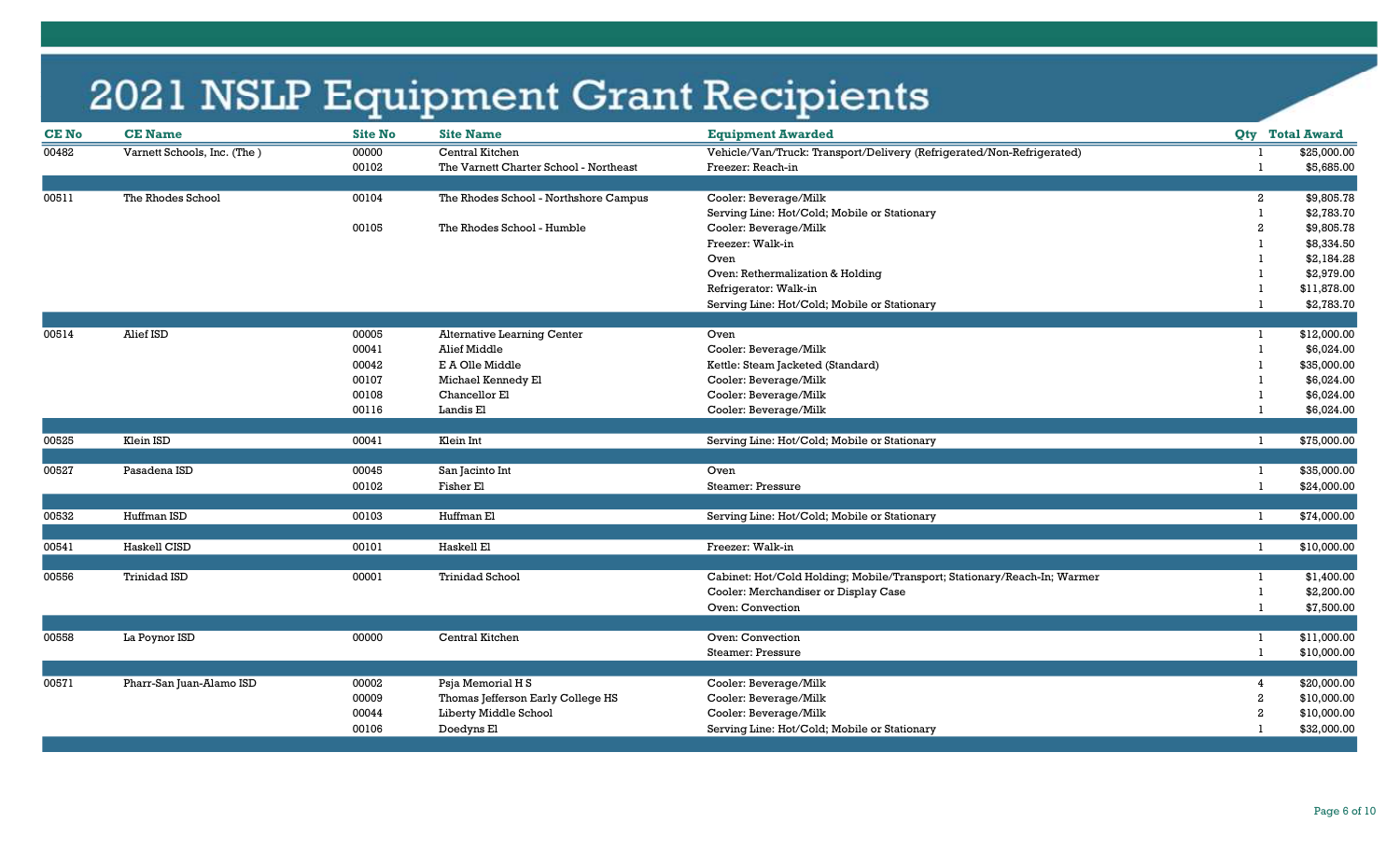| <b>CENo</b> | <b>CE Name</b>        | <b>Site No</b> | <b>Site Name</b>                 | <b>Equipment Awarded</b>                                                               |                |                  | <b>Qty</b> Total Award |
|-------------|-----------------------|----------------|----------------------------------|----------------------------------------------------------------------------------------|----------------|------------------|------------------------|
| 00574       | La Joya ISD           | 00041          | Lorenzo De Zavala Middle         | Cooler: Beverage/Milk                                                                  | 2              |                  | \$14,000.00            |
|             |                       | 00104          | Flores El                        | Cooler: Beverage/Milk                                                                  | $\overline{2}$ |                  | \$14,000.00            |
|             |                       |                |                                  |                                                                                        |                |                  |                        |
| 00578       | Valley View ISD-Pharr | 00000          | Central Kitchen                  | Slicer                                                                                 | $\overline{2}$ |                  | \$2,400.00             |
|             |                       | 00041          | Valley View Early College Campus | Cooler: Beverage/Milk                                                                  | 3              |                  | \$25,500.00            |
|             |                       |                |                                  | Oven: Convection                                                                       | $\overline{2}$ |                  | \$27,000.00            |
|             |                       | 00102          | Valley View El                   | Cooler: Beverage/Milk                                                                  | $\overline{2}$ |                  | \$21,000.00            |
| 00599       | <b>Tolar ISD</b>      | 00041          | Tolar Junior High School         | Cooler: Beverage/Milk                                                                  |                |                  | \$3,000.00             |
|             |                       | 00101          | <b>Tolar El</b>                  | Cooler: Beverage/Milk                                                                  |                |                  | \$3,000.00             |
|             |                       |                |                                  |                                                                                        |                |                  |                        |
| 00601       | Cumby ISD             | 00000          | Central Kitchen                  | <b>Steamer: Convection Pressureless</b>                                                |                | $\mathbf{2}$     | \$15,316.00            |
| 00635       | Jacksboro ISD         | 00101          | Jacksboro El                     | Cabinet: Hot/Cold Holding; Mobile/Transport; Stationary/Reach-In; Warmer               |                |                  | \$5,000.00             |
|             |                       |                |                                  | Oven: Convection                                                                       |                |                  | \$25,000.00            |
|             |                       |                |                                  |                                                                                        |                |                  |                        |
|             |                       |                |                                  | Vending Machine/Automated Meal Dispenser (For Reimbursable Meals/Meal Components Only) |                |                  |                        |
| 00658       | Alice ISD             | 00000          | Central Kitchen                  | with Built-In Identity, Counting and Other NSLP Required Functions                     |                |                  | \$4,000.00             |
|             |                       | 00041          | Dubose Middle                    | Serving Line: Hot/Cold; Mobile or Stationary                                           |                |                  | \$3,500.00             |
|             |                       | 00105          | Saenz El                         | Oven                                                                                   | 2              |                  | \$12,000.00            |
|             |                       | 00107          | Schallert El                     | <b>Steamer: Convection Pressureless</b>                                                |                |                  | \$20,000.00            |
|             |                       |                |                                  |                                                                                        |                |                  |                        |
| 00688       | Boerne ISD            | 00104          | Kendall Elementary               | Cooler: Beverage/Milk                                                                  |                | $\boldsymbol{2}$ | \$12,546.00            |
|             |                       |                |                                  | Serving Line: Hot/Cold; Mobile or Stationary                                           |                | $\overline{a}$   | \$52,432.00            |
| 00701       | Santa Gertrudis ISD   | 00001          |                                  | Serving Line: Hot/Cold; Mobile or Stationary                                           | $\mathbf{1}$   |                  | \$6,500.00             |
|             |                       |                | Santa Gertrudis Academy H S      |                                                                                        |                |                  |                        |
|             |                       | 00101          | Santa Gertrudis School           | Kettle: Steam Jacketed (Standard)                                                      |                |                  | \$7,000.00             |
|             |                       |                |                                  | Oven: Convection                                                                       |                |                  | \$4,600.00             |
| 00709       | Prairiland ISD        | 00102          | Deport El                        | Oven                                                                                   | -1             |                  | \$6,000.00             |
|             |                       |                |                                  |                                                                                        |                |                  |                        |
| 00746       | George West ISD       | 00000          | Central Kitchen                  | Serving Line: Hot/Cold; Mobile or Stationary                                           | -1             |                  | \$50,000.00            |
|             |                       |                |                                  |                                                                                        |                |                  |                        |
| 00796       | Bosqueville ISD       | 00001          | Bosqueville H S                  | Cooler: Beverage/Milk                                                                  | -1             |                  | \$1,500.00             |
|             |                       |                |                                  | Serving Line: Hot/Cold; Mobile or Stationary                                           | $\overline{a}$ |                  | \$56,000.00            |
|             |                       |                |                                  |                                                                                        | -1             |                  |                        |
| 00825       | Montague ISD          | 00101          | Montague El                      | Oven: Convection                                                                       |                |                  | \$19,000.00            |
| 00883       | Orangefield ISD       | 00102          | Orangefield El                   | Serving Line: Hot/Cold; Mobile or Stationary                                           | -1             |                  | \$76,000.00            |
|             |                       |                |                                  |                                                                                        |                |                  |                        |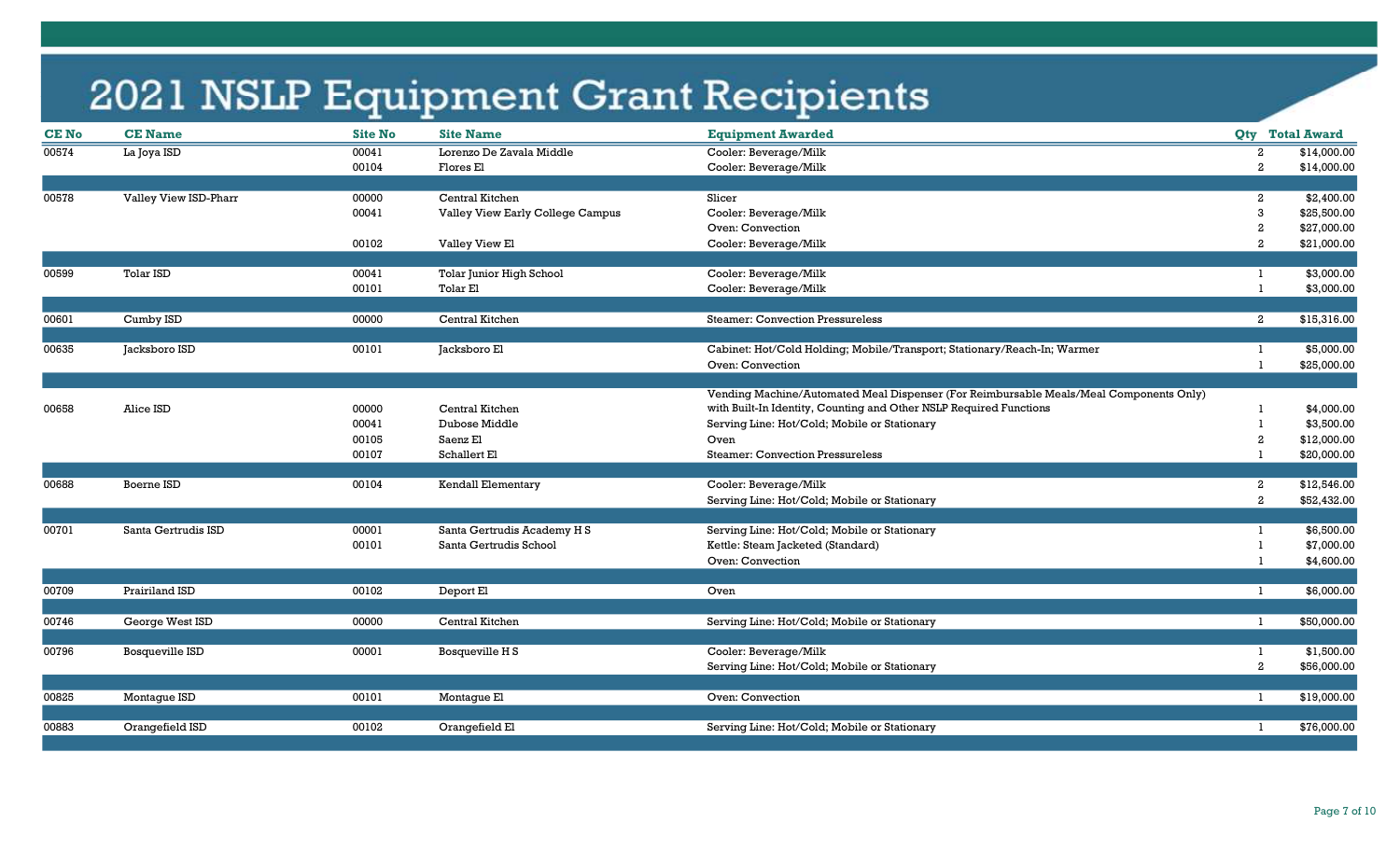| <b>CE Name</b>                   | <b>Site No</b>                                                                                                       | <b>Site Name</b>                                            | <b>Equipment Awarded</b>                                                                                        |                                                                                                                                                                                                                                                                                                                                                                                                                                                                                                                                                   | <b>Qty</b> Total Award                         |
|----------------------------------|----------------------------------------------------------------------------------------------------------------------|-------------------------------------------------------------|-----------------------------------------------------------------------------------------------------------------|---------------------------------------------------------------------------------------------------------------------------------------------------------------------------------------------------------------------------------------------------------------------------------------------------------------------------------------------------------------------------------------------------------------------------------------------------------------------------------------------------------------------------------------------------|------------------------------------------------|
| Little Cypress Mauriceville CISD | 00001                                                                                                                | Little Cypress-Mauriceville HS                              | Food Processor                                                                                                  |                                                                                                                                                                                                                                                                                                                                                                                                                                                                                                                                                   | \$3,500.00                                     |
|                                  | 00041                                                                                                                | Little Cypress J H                                          | Food Processor                                                                                                  |                                                                                                                                                                                                                                                                                                                                                                                                                                                                                                                                                   | \$3,500.00                                     |
|                                  | 00042                                                                                                                | Mauriceville Middle                                         | Food Processor                                                                                                  |                                                                                                                                                                                                                                                                                                                                                                                                                                                                                                                                                   | \$3,500.00                                     |
|                                  | 00101                                                                                                                | Little Cypress El                                           | Food Processor                                                                                                  |                                                                                                                                                                                                                                                                                                                                                                                                                                                                                                                                                   | \$3,500.00                                     |
|                                  | 00103                                                                                                                | Little Cypress Int                                          | Food Processor                                                                                                  |                                                                                                                                                                                                                                                                                                                                                                                                                                                                                                                                                   | \$3,500.00                                     |
|                                  |                                                                                                                      |                                                             |                                                                                                                 |                                                                                                                                                                                                                                                                                                                                                                                                                                                                                                                                                   |                                                |
|                                  |                                                                                                                      |                                                             |                                                                                                                 |                                                                                                                                                                                                                                                                                                                                                                                                                                                                                                                                                   | \$20,300.00                                    |
| Mineral Wells ISD                | 00001                                                                                                                | Mineral Wells H S                                           |                                                                                                                 |                                                                                                                                                                                                                                                                                                                                                                                                                                                                                                                                                   | \$2,000.00<br>-1                               |
|                                  |                                                                                                                      |                                                             |                                                                                                                 |                                                                                                                                                                                                                                                                                                                                                                                                                                                                                                                                                   |                                                |
| Gary ISD                         | 00001                                                                                                                | Gary School                                                 | Cooler: Beverage/Milk                                                                                           |                                                                                                                                                                                                                                                                                                                                                                                                                                                                                                                                                   | \$2,795.29                                     |
|                                  |                                                                                                                      |                                                             | Serving Line: Hot/Cold; Mobile or Stationary                                                                    |                                                                                                                                                                                                                                                                                                                                                                                                                                                                                                                                                   | \$42,000.00                                    |
|                                  |                                                                                                                      |                                                             | <b>Steamer: Convection Pressureless</b>                                                                         |                                                                                                                                                                                                                                                                                                                                                                                                                                                                                                                                                   | \$15,702.10                                    |
|                                  |                                                                                                                      |                                                             |                                                                                                                 |                                                                                                                                                                                                                                                                                                                                                                                                                                                                                                                                                   |                                                |
|                                  |                                                                                                                      |                                                             |                                                                                                                 |                                                                                                                                                                                                                                                                                                                                                                                                                                                                                                                                                   | \$3,873.48                                     |
|                                  |                                                                                                                      |                                                             |                                                                                                                 |                                                                                                                                                                                                                                                                                                                                                                                                                                                                                                                                                   | \$8,000.00<br>-1                               |
|                                  |                                                                                                                      |                                                             |                                                                                                                 |                                                                                                                                                                                                                                                                                                                                                                                                                                                                                                                                                   |                                                |
| Rains ISD                        | 00051                                                                                                                | Rains Int                                                   | Oven: Convection                                                                                                |                                                                                                                                                                                                                                                                                                                                                                                                                                                                                                                                                   | \$35,000.00<br>2                               |
|                                  | 00101                                                                                                                | Rains El                                                    | Oven: Convection                                                                                                |                                                                                                                                                                                                                                                                                                                                                                                                                                                                                                                                                   | $\overline{a}$<br>\$35,000.00                  |
|                                  |                                                                                                                      |                                                             |                                                                                                                 |                                                                                                                                                                                                                                                                                                                                                                                                                                                                                                                                                   |                                                |
|                                  |                                                                                                                      |                                                             |                                                                                                                 |                                                                                                                                                                                                                                                                                                                                                                                                                                                                                                                                                   | \$1,000.00<br>-1                               |
|                                  |                                                                                                                      |                                                             |                                                                                                                 |                                                                                                                                                                                                                                                                                                                                                                                                                                                                                                                                                   | \$17,600.00                                    |
|                                  |                                                                                                                      |                                                             |                                                                                                                 |                                                                                                                                                                                                                                                                                                                                                                                                                                                                                                                                                   | \$16,000.00<br>2                               |
|                                  |                                                                                                                      |                                                             |                                                                                                                 |                                                                                                                                                                                                                                                                                                                                                                                                                                                                                                                                                   | \$8,000.00                                     |
|                                  |                                                                                                                      |                                                             |                                                                                                                 |                                                                                                                                                                                                                                                                                                                                                                                                                                                                                                                                                   | \$8,400.00                                     |
|                                  |                                                                                                                      |                                                             |                                                                                                                 |                                                                                                                                                                                                                                                                                                                                                                                                                                                                                                                                                   | 2<br>\$14,000.00                               |
|                                  |                                                                                                                      |                                                             |                                                                                                                 |                                                                                                                                                                                                                                                                                                                                                                                                                                                                                                                                                   |                                                |
| Miles ISD                        | 00000                                                                                                                | Central Kitchen                                             | Cooler: Beverage/Milk                                                                                           |                                                                                                                                                                                                                                                                                                                                                                                                                                                                                                                                                   | \$2,000.00<br>$\mathbf{1}$                     |
|                                  |                                                                                                                      |                                                             |                                                                                                                 |                                                                                                                                                                                                                                                                                                                                                                                                                                                                                                                                                   |                                                |
| Shepherd ISD                     | 00102                                                                                                                | Shepherd Int                                                | Serving Line: Hot/Cold; Mobile or Stationary                                                                    | $\mathbf{1}$                                                                                                                                                                                                                                                                                                                                                                                                                                                                                                                                      | \$60,000.00                                    |
|                                  |                                                                                                                      |                                                             |                                                                                                                 |                                                                                                                                                                                                                                                                                                                                                                                                                                                                                                                                                   | \$6,531.00<br>$\mathbf{1}$                     |
|                                  |                                                                                                                      |                                                             |                                                                                                                 |                                                                                                                                                                                                                                                                                                                                                                                                                                                                                                                                                   |                                                |
|                                  |                                                                                                                      |                                                             |                                                                                                                 |                                                                                                                                                                                                                                                                                                                                                                                                                                                                                                                                                   | \$35,000.00                                    |
|                                  | 00116                                                                                                                | Reagan El                                                   | Oven                                                                                                            |                                                                                                                                                                                                                                                                                                                                                                                                                                                                                                                                                   | \$35,000.00                                    |
|                                  | <b>Graford ISD</b><br>Millsap ISD<br>Iraan-Sheffield ISD<br>Avery ISD<br>Hearne ISD<br>Texhoma ISD<br>San Angelo ISD | 00001<br>00101<br>00000<br>00101<br>00042<br>00101<br>00106 | Graford School<br>Millsap Elem<br>Central Kitchen<br>Avery El<br>Hearne J H<br>Texhoma El<br><b>Bradford El</b> | Steamer: Pressure<br>Cooler: Merchandiser or Display Case<br>Cooler: Beverage/Milk<br>Oven: Rethermalization & Holding<br>Serving Line: Hot/Cold; Mobile or Stationary<br>Cabinet: Hot/Cold Holding; Mobile/Transport; Stationary/Reach-In; Warmer<br>Cart: Hot/Cold Mobile "Grab & Go"<br>Cooler: Merchandiser or Display Case<br>Salad, Fruit and/or Vegetable bar (Free Standing or Self-Serv)<br>Serving Line: Hot/Cold; Mobile or Stationary<br>Serving Line: Hot/Cold; Mobile or Stationary<br>Serving Line: Hot/Cold; Mobile or Stationary | $\mathbf{1}$<br>$\mathbf{1}$<br>$\overline{2}$ |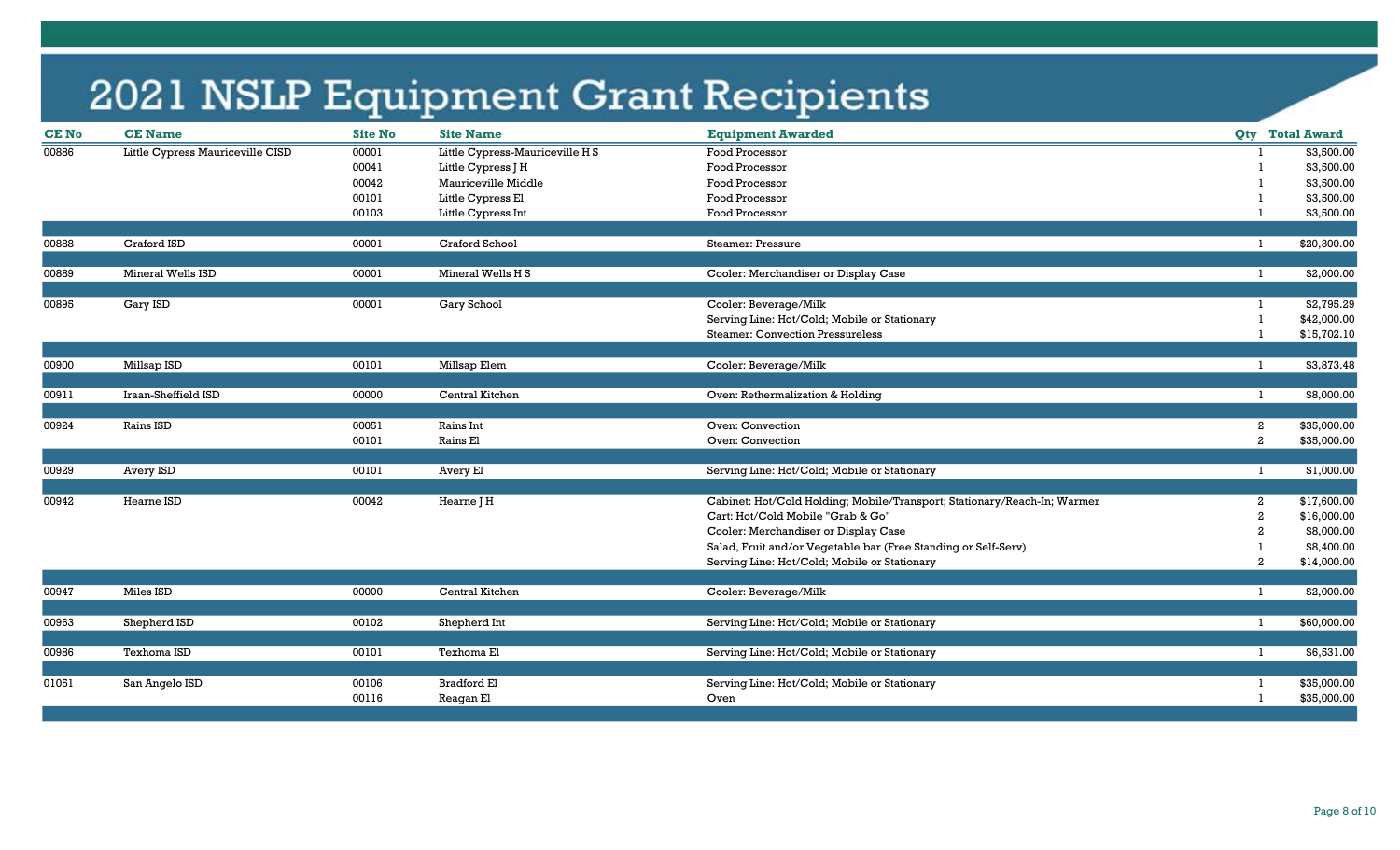| Cooler: Beverage/Milk<br>01058<br>Nyos Charter School Inc.<br>Nyos Charter School<br>00101<br>Serving Line: Hot/Cold; Mobile or Stationary<br>Cooler: Beverage/Milk<br>00102<br>Nyos-Magnolia Mccullough Campus | 2<br>$\overline{2}$<br>$\overline{2}$ | \$7,000.00<br>\$3,400.00<br>\$7,000.00 |
|-----------------------------------------------------------------------------------------------------------------------------------------------------------------------------------------------------------------|---------------------------------------|----------------------------------------|
|                                                                                                                                                                                                                 |                                       |                                        |
|                                                                                                                                                                                                                 |                                       |                                        |
|                                                                                                                                                                                                                 |                                       |                                        |
| Serving Line: Hot/Cold; Mobile or Stationary                                                                                                                                                                    |                                       | \$3,400.00                             |
|                                                                                                                                                                                                                 |                                       |                                        |
| <b>University Of Texas At Austin</b><br>Cooler: Beverage/Milk<br>University Of Texas El Charter School<br>01063<br>00101                                                                                        |                                       | \$1,479.00                             |
| Oven: Convection                                                                                                                                                                                                | $\overline{2}$                        | \$33,148.00                            |
|                                                                                                                                                                                                                 |                                       |                                        |
| 01068<br>Austin ISD<br>00046<br><b>Burnet Middle</b><br>Serving Line: Hot/Cold; Mobile or Stationary                                                                                                            |                                       | \$76,000.00                            |
|                                                                                                                                                                                                                 |                                       |                                        |
| Manor ISD<br>Salad, Fruit and/or Vegetable bar (Free Standing or Self-Serv)<br>01070<br>00104<br>Decker Elementary                                                                                              |                                       | \$1,750.00                             |
| <b>Steamer: Convection Pressureless</b>                                                                                                                                                                         |                                       | \$9,775.00                             |
| Oven: Convection<br>00105<br><b>Blake Manor Elementary</b>                                                                                                                                                      | 3                                     | \$12,525.00                            |
| Oak Meadows Elementary School<br>Salad, Fruit and/or Vegetable bar (Free Standing or Self-Serv)<br>00107                                                                                                        |                                       | \$1,750.00                             |
| <b>Steamer: Convection Pressureless</b>                                                                                                                                                                         | 2                                     | \$19,550.00                            |
|                                                                                                                                                                                                                 |                                       |                                        |
| Eanes ISD<br>Valley View El<br>01071<br>00103<br>Cooler: Beverage/Milk                                                                                                                                          |                                       | \$17,893.00                            |
| Serving Line: Hot/Cold; Mobile or Stationary                                                                                                                                                                    |                                       | \$50,000.00                            |
|                                                                                                                                                                                                                 |                                       |                                        |
| 01072<br>Del Valle ISD<br>Del Valle H S<br><b>Steamer: Convection Pressureless</b><br>00001                                                                                                                     |                                       | \$18,500.00                            |
| 00043<br>Dailey Middle<br><b>Steamer: Convection Pressureless</b>                                                                                                                                               |                                       | \$18,500.00                            |
| 00108<br>Baty El<br>Freezer: Reach-in                                                                                                                                                                           |                                       | \$10,781.00                            |
| Refrigerator: Reach-in                                                                                                                                                                                          |                                       | \$13,729.00                            |
|                                                                                                                                                                                                                 |                                       |                                        |
| Cooler: Beverage/Milk<br>01097<br>Utopia ISD<br>00001<br>Utopia School                                                                                                                                          |                                       | \$8,139.69                             |
| Serving Line: Hot/Cold; Mobile or Stationary                                                                                                                                                                    |                                       | \$4,080.53                             |
|                                                                                                                                                                                                                 |                                       |                                        |
| Cooler: Beverage/Milk<br>01098<br>00001<br>Del Rio H S<br>San Felipe-Del Rio                                                                                                                                    | $\mathbf{2}$                          | \$12,000.00                            |
| Serving Line: Hot/Cold; Mobile or Stationary                                                                                                                                                                    |                                       | \$45,000.00                            |
|                                                                                                                                                                                                                 |                                       |                                        |
| 01103<br>Martins Mill ISD<br>00000<br>Central Kitchen<br>Steamer: Pressure                                                                                                                                      | -1                                    | \$8,000.00                             |
|                                                                                                                                                                                                                 |                                       |                                        |
| <b>United ISD</b><br>01123<br>00124<br>Judith Zaffirini Elementary School<br>Oven: Convection                                                                                                                   | $\mathbf{2}$                          | \$15,000.00                            |
|                                                                                                                                                                                                                 |                                       |                                        |
| Cooler: Beverage/Milk<br>01143<br>Lasara ISD<br>00001<br>Lasara High School                                                                                                                                     |                                       | \$5,000.00                             |
| Smoker (Indoor)                                                                                                                                                                                                 |                                       | \$4,000.00                             |